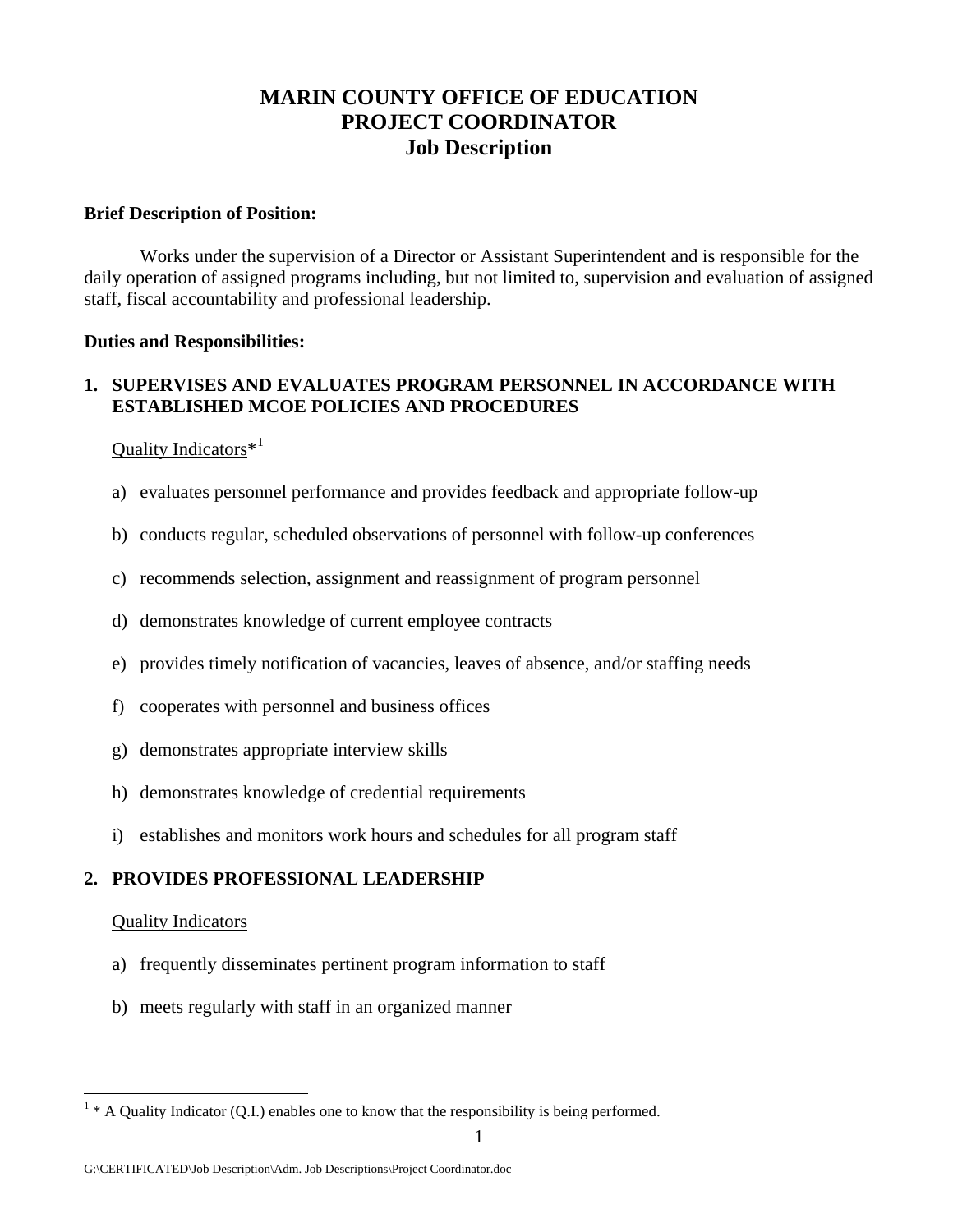# **3. INSURES SMOOTH DAILY OPERATION OF ASSIGNED PROGRAMS**

### Quality Indicators

- a) informs Director or Assistant Superintendent of activities and needs of the program
- b) has systems for intraprogram communication
- c) insures the maintenance of program facilities equipment
- d) insures the timely submission of required reports

# **4. IMPLEMENTS AND MONITORS PROGRAM BUDGET**

### Quality Indicators

- a) maintains records to insure budget compliance
- b) participates in budget development and revisions
- c) prepares and submits required budget reports in a timely manner
- d) reviews and authorizes purchase orders
- e) monitors expenditures

# **5. DETERMINES NEEDS FOR AND PROVIDES APPROPRIATE STAFF DEVELOPMENT**

### Quality Indicators

- a) documents assessment of staff development needs
- b) demonstrates knowledge of internal and external staff development resources and informs staff of these opportunities
- c) records staff involvement in professional development activities
- d) insures staff participation in needed staff development activities

# **6. PROVIDES SUPPORT TO OTHER MCOE DIVISIONS AND PROGRAMS**

### Quality Indicators

- a) participates in intra-office activities, e.g., task forces, evaluation studies, special projects, community relations
- b) actively participates in program manager staff meetings and/or divisional meetings as requested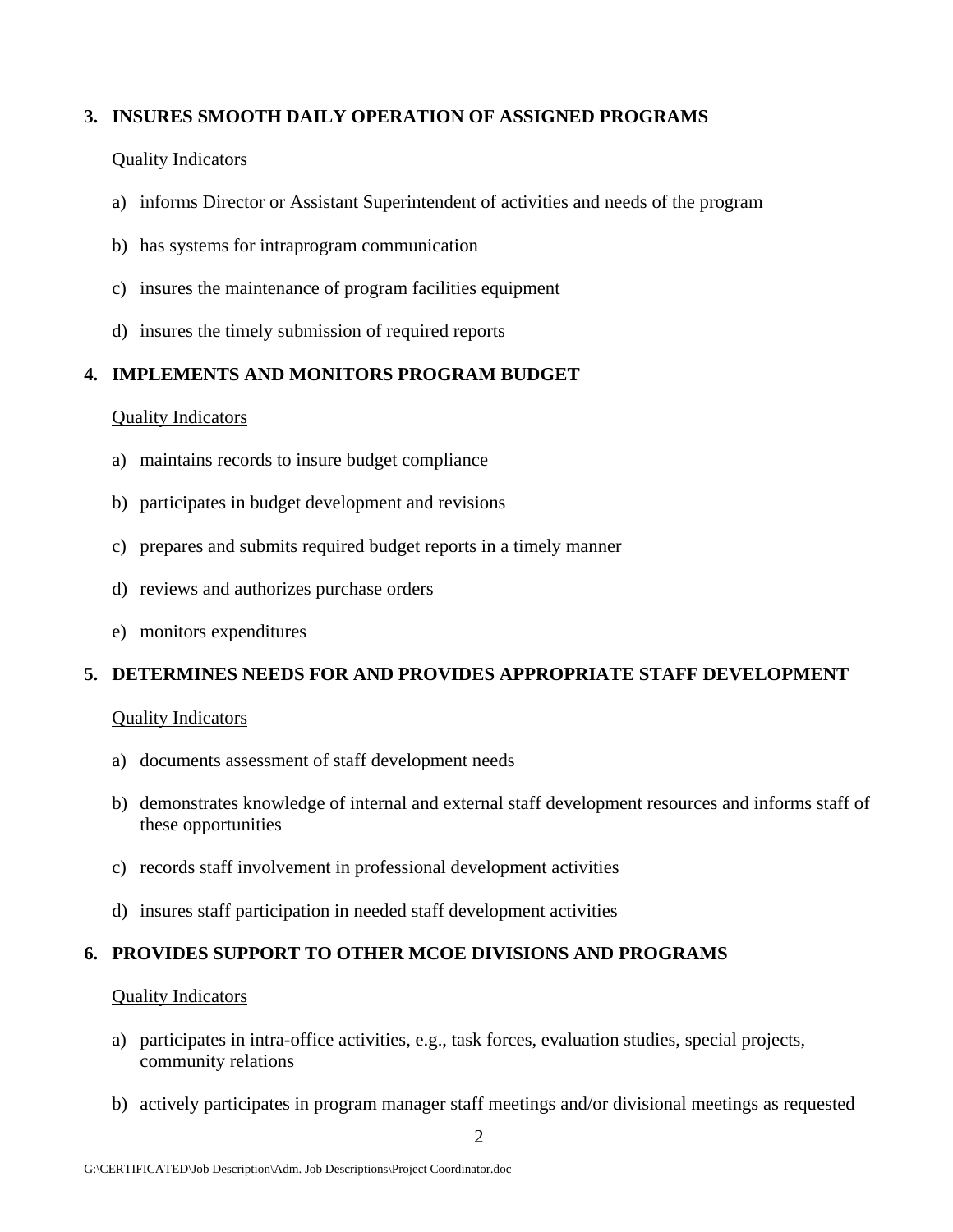c) observes office programs other than ones for which coordinator is responsible

# **7. ESTABLISHES AND MAINTAINS COOPERATIVE RELATIONSHIPS WITH OUTSIDE GROUPS WHICH MAY INCLUDE, BUT NOT BE LIMITED TO PARENTS, COMMUNITY AGENCIES, VOLUNTEER GROUPS, COUNTY AND CITY GOVERNEMNT DEPARTMENTS, AND LOCAL BUSINESSES**

#### Quality Indicators

- a) evidences clear communication about the program to the public
- b) cooperates with community groups/organizations
- c) responds in a timely manner to parent or community concerns
- d) explores community resources for additional program support

### **8. PLANS, DEVELOPS AND IMPLEMENTS NEW PROGRAMS AND SERVICES OR OTHER PROJECTS AS APPROPRIATE**

#### Quality Indicators

- a) actively seeks current legislative information from professional sources, such as legislative update newsletters, and uses this information to make recommendations for adjustments to services and programs
- b) develops written proposals for new programs or services
- c) demonstrates creativity and flexibility in developing new programs or services

### **9. COMMUNICATES EFFFECTIVELY**

#### Quality Indicators

- a) is readily accessible to staff
- b) actively encourages parents, staff and interested others to communicate their concerns and ideas
- c) demonstrates interest in, and acts on, expressed issues of concern and ideas
- d) demonstrates clear expression of ideas in both written and spoken formats

# **10. SOLVES PROBLEMS EFFECTIVELY**

#### Quality Indicators

a) facilitates conflict resolution between individuals and/or groups